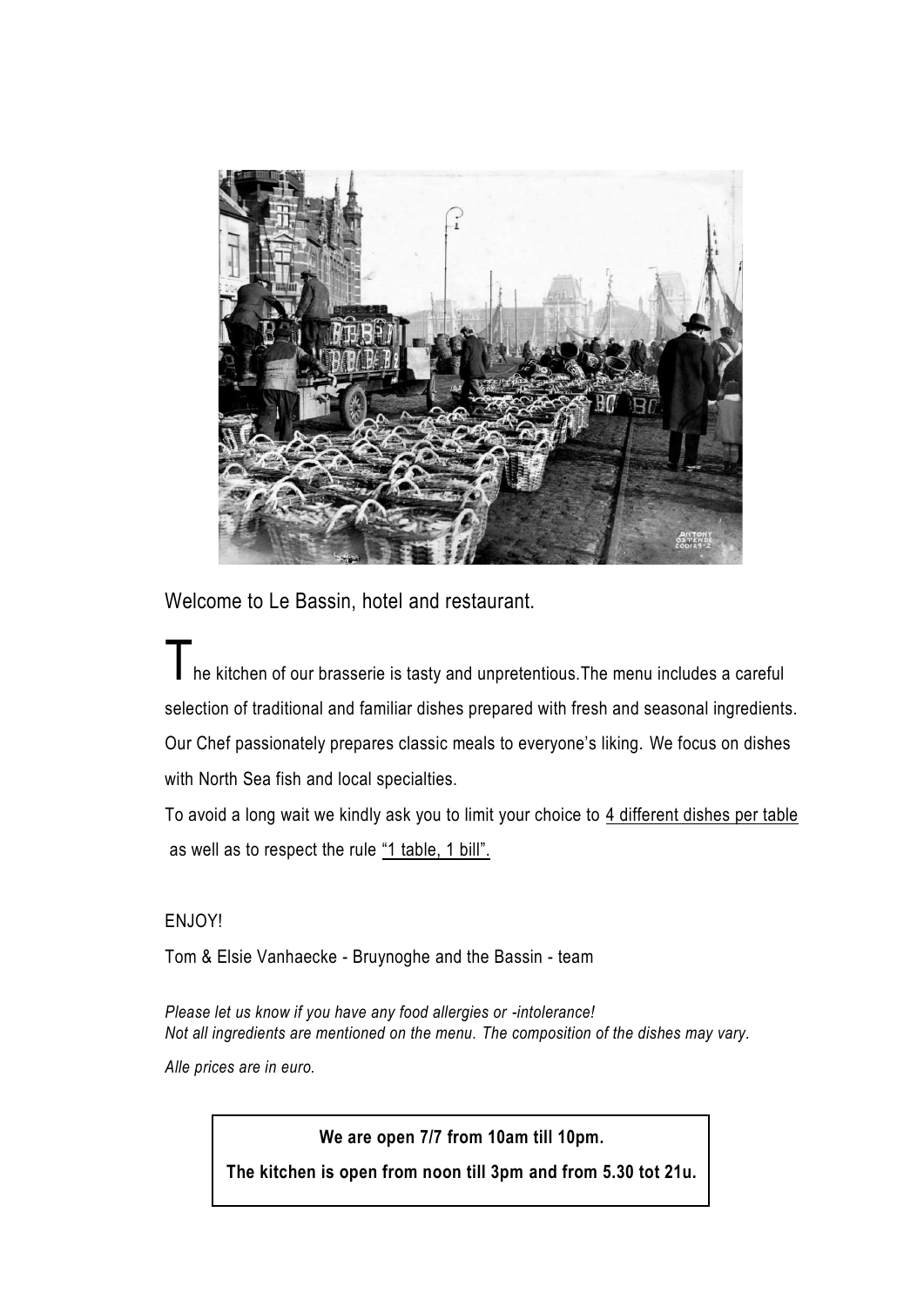# **Aperitifs**

| Glass of Cava                     | 7.50  |
|-----------------------------------|-------|
| Coupe Champagne Gobillard         | 12.50 |
| Martini Bianco/Rosso              | 7.00  |
| Porto red/white Offley            | 7.00  |
| Pineau de Charentes               | 7.00  |
| Kir vin blanc                     | 7.50  |
| Kir royal                         | 9.00  |
| Picon vin blanc                   | 9.50  |
| Gancia                            | 7.00  |
| Sherry dry                        | 7.00  |
| Campari                           | 7.50  |
| Pisang Ambon                      | 7.50  |
| Sangria with fresh fruit (summer) | 9.50  |
| Supplement fresh orange juice     | 3.00  |

# **Non-alcoholic drinks**

| Funny Pisang orange      |      | 9.50  |
|--------------------------|------|-------|
| Funny Safari orange      |      | 9.50  |
| Seedlip gin   Fever Tree |      | 11.50 |
| Crodino   with Tonic     | 6.00 | 9.00  |

# **It's gin-o'-clock**

| Bombay   Fever-Tree Gold            | 12.00 |
|-------------------------------------|-------|
| Hendrick's   Fever-Tree Gold        | 13.00 |
| Vones   Fever-Tree Gold             | 13.50 |
| Bobby's   Fever-Tree Clementine     | 14.00 |
| Gin Mare   Fever-Tree Mediterranean | 14.50 |

| Ricard                         | 7.90  |
|--------------------------------|-------|
| Jack Daniel's Whiskey          | 8.50  |
| William Lawson's Whiskey       | 8.50  |
| Johnnie Walker Whiskey         | 8.50  |
| Bacardi Carta Blanca           | 8.00  |
| Havana Club rum 7 años         | 8.50  |
| The Kraken black spiced rum    | 9.00  |
| Don Papa small batch rum       | 10.00 |
| Eristoff Vodka                 | 8.00  |
| House recepy - aperitif        | 9.00  |
| Hierbas Ibicencas   Ginger Ale | 9.50  |
| <b>Aperol Spritz</b>           | 9.50  |
| Supplement soda                | 2.50  |



| Try me!                                                                                         | Sang De Pascual                                       | (ESP) | 8.50  |
|-------------------------------------------------------------------------------------------------|-------------------------------------------------------|-------|-------|
|                                                                                                 | Also good: served with Fever-Tree Mediterranean Tonic |       | 11.50 |
| Sang De Pascual is a traditional, artisanal liqueur based on 100% organic Spanish blood oranges |                                                       |       |       |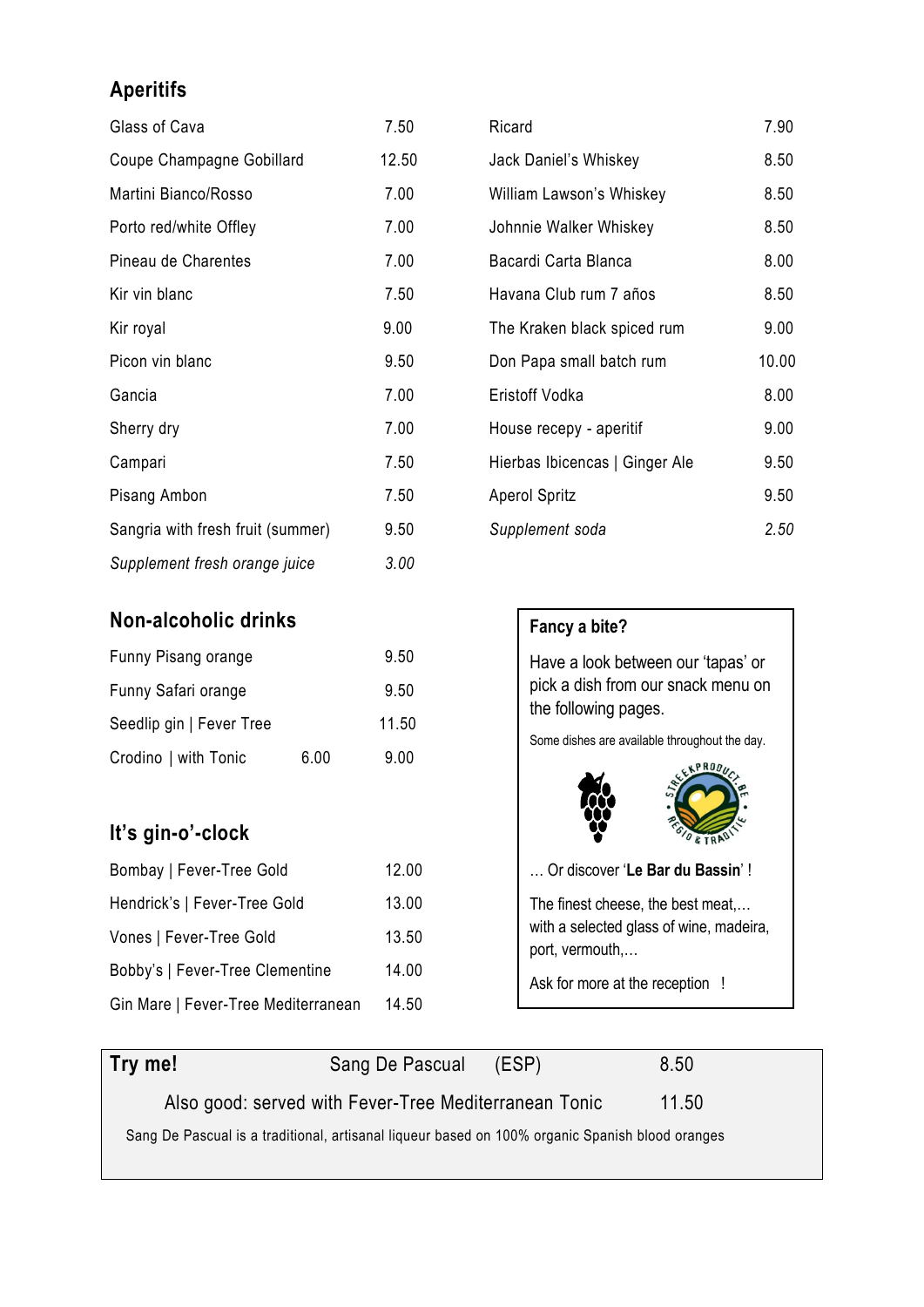# **Beers on tap**

|                            | 25c1 | 33c  | <b>50cl</b> |
|----------------------------|------|------|-------------|
| Pils                       | 3.00 | 3.50 | 4.90        |
| <b>Petrus Dubbel Bruin</b> | 3.50 | 4.00 |             |
| Petrus Blond               | 3.50 | 4.00 |             |
| <b>Brugse Zot</b>          | 3.50 | 4.00 |             |
| <b>Kriek Liefmans</b>      | 3.20 | 3.80 | 4.90        |

# **Bottled beers**

| Hoegaarden                    | 3.00 | Orval             | 4.40 |
|-------------------------------|------|-------------------|------|
| Rodenbach                     | 3.10 | Kasteelbier bruin | 4.30 |
| <b>Omer Traditional blond</b> | 4.00 | Karmeliet         | 4.30 |
| <b>Trappist Westmalle</b>     | 4.30 | Carlsberg 0,0°    | 3.20 |
| <b>Tripel Westmalle</b>       | 4.30 | Kriek 0.0 °       | 3.20 |
| Duvel                         | 4.30 | La Chouffe blond  | 4.00 |
| Vedett                        | 3.60 | Filou 8.5°        | 4.30 |

# **Regional beers - artisanal**

| Tripel Achiel (8,5°) beer from our own region-Haeckse brewery)                                                         | 4.30 |
|------------------------------------------------------------------------------------------------------------------------|------|
| Keyte blond $(7,7^{\circ})$ 33cl – Brewery Strubbe)                                                                    | 4.00 |
| Dikke Mathile (6°  25cl - Brewery Strubbe)                                                                             | 4.00 |
| Jus de Mer $(7,2^{\circ}$   33 $\text{cl}$ )                                                                           | 4.20 |
| Blonde Betsy (6,9°  33cl)                                                                                              | 4.20 |
| Bruine Betsy (6,9°  33cl                                                                                               | 4.20 |
| Harlekijn (6°  33cl - Brewery 't Koelschip)                                                                            | 4.10 |
| Krevet (beer of Ostend, a creation of Kobe Desramaults & 't Koelschip),<br>A perfect match with our shrimp croquettes! | 4.50 |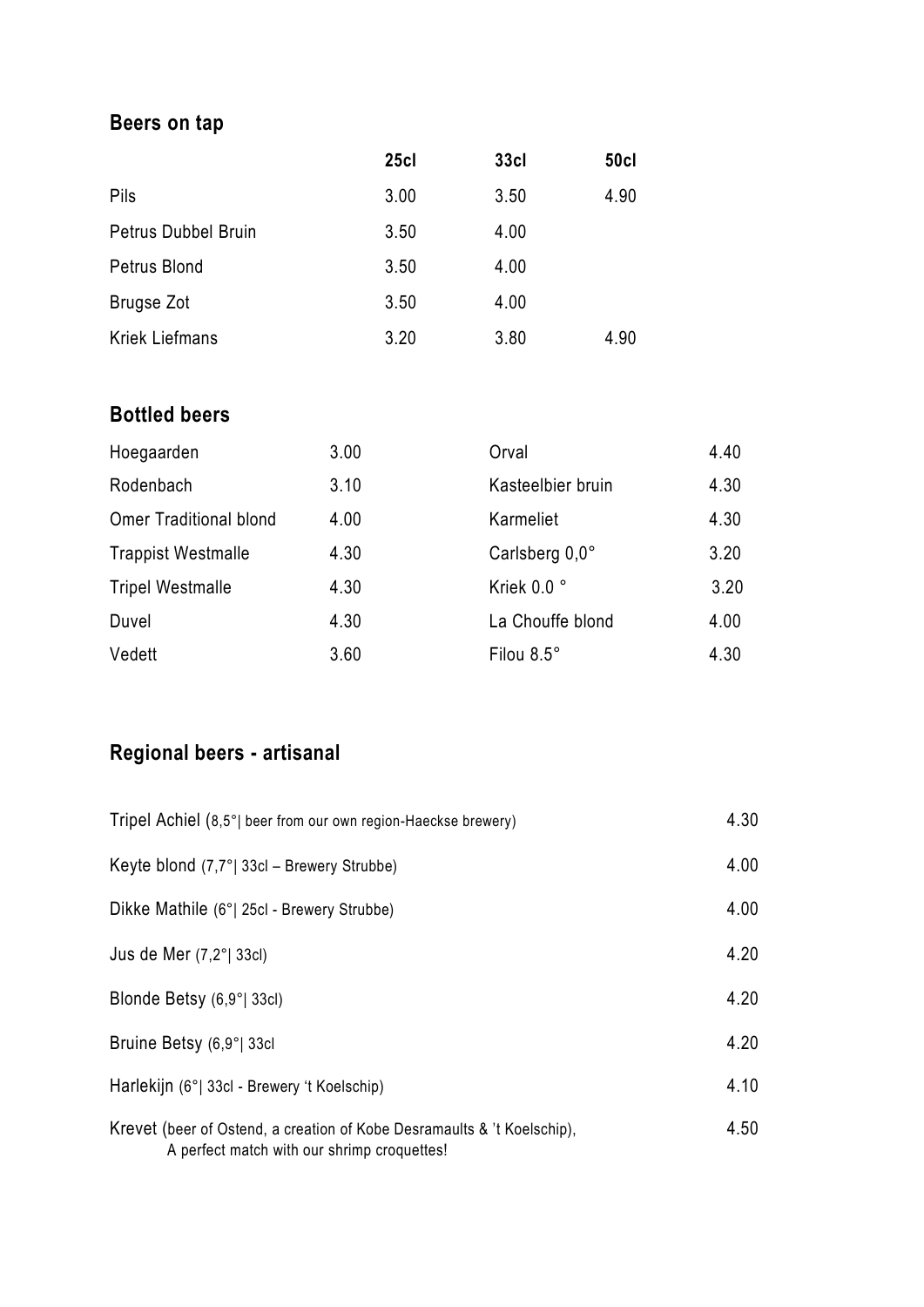# **Wine by the glass**

|          |                          | Glass | $\frac{1}{2}$ | <b>Bottle</b> |
|----------|--------------------------|-------|---------------|---------------|
|          | White wine Chardonnay    | 5.90  | 21.00         | 28.00         |
|          | Rosé wine Grenache-syrah | 5.90  | 21.00         | 28.00         |
| Red wine | Merlot                   | 5.90  | 21.00         | 28.00         |

# **\*Other wines and hot drinks at the back of the menu\***

| Tapas to share                                                                                                                                                            |                 | EXPRODI         |
|---------------------------------------------------------------------------------------------------------------------------------------------------------------------------|-----------------|-----------------|
| Fried cod sticks with tartar sauce                                                                                                                                        | 14.00           |                 |
| Boudin blanc with Tierenteyn mustard                                                                                                                                      | 12.00           |                 |
| Terroir plate                                                                                                                                                             | 22.00 (2 pers.) | 32.00 (4 pers.) |
| Filet d'Anvers   white sausage   dried sausage   mustard bacon   home made pickles   lacquered porc belly  <br>pickled sevenne oignon   drippings   goat cheese (crottin) |                 |                 |
| Iberico ham (12 months aged)                                                                                                                                              | 16.00 (2 pers.) | 28.00 (4 pers.) |

#### **Welcome @ Le Bar du Bassin for a small (or not so small…) tasting ! A selection of top wines, artisanal cheeses / finely chopped meats / beers.**

### **Soft drinks**

| Eaumega plat / bruis (25cl) | 3.00 | <b>Schweppes Tonic</b>        | 3.10 |
|-----------------------------|------|-------------------------------|------|
| Eaumega plat / bruis (50cl) | 5.00 | Schweppes Agrum               | 3.10 |
| Eaumega plat / bruis (75cl) | 7.00 | Ice Tea                       | 3.00 |
| Coca-Cola                   | 3.00 | Ice Tea Green                 | 3.00 |
| Cola Light                  | 3.00 | Gini                          | 3.10 |
| Cola Zero                   | 3.00 | Fristi                        | 3.10 |
| Sprite                      | 3.00 | Tönissteiner Orange / Citron  | 3.10 |
| Fanta                       | 3.00 | Tönissteiner Fruit basket     | 3.20 |
| Minute Maid Orange          | 3.10 | Freshly squeezed orange juice | 4.90 |
| Minute Maid Apple           | 3.10 |                               |      |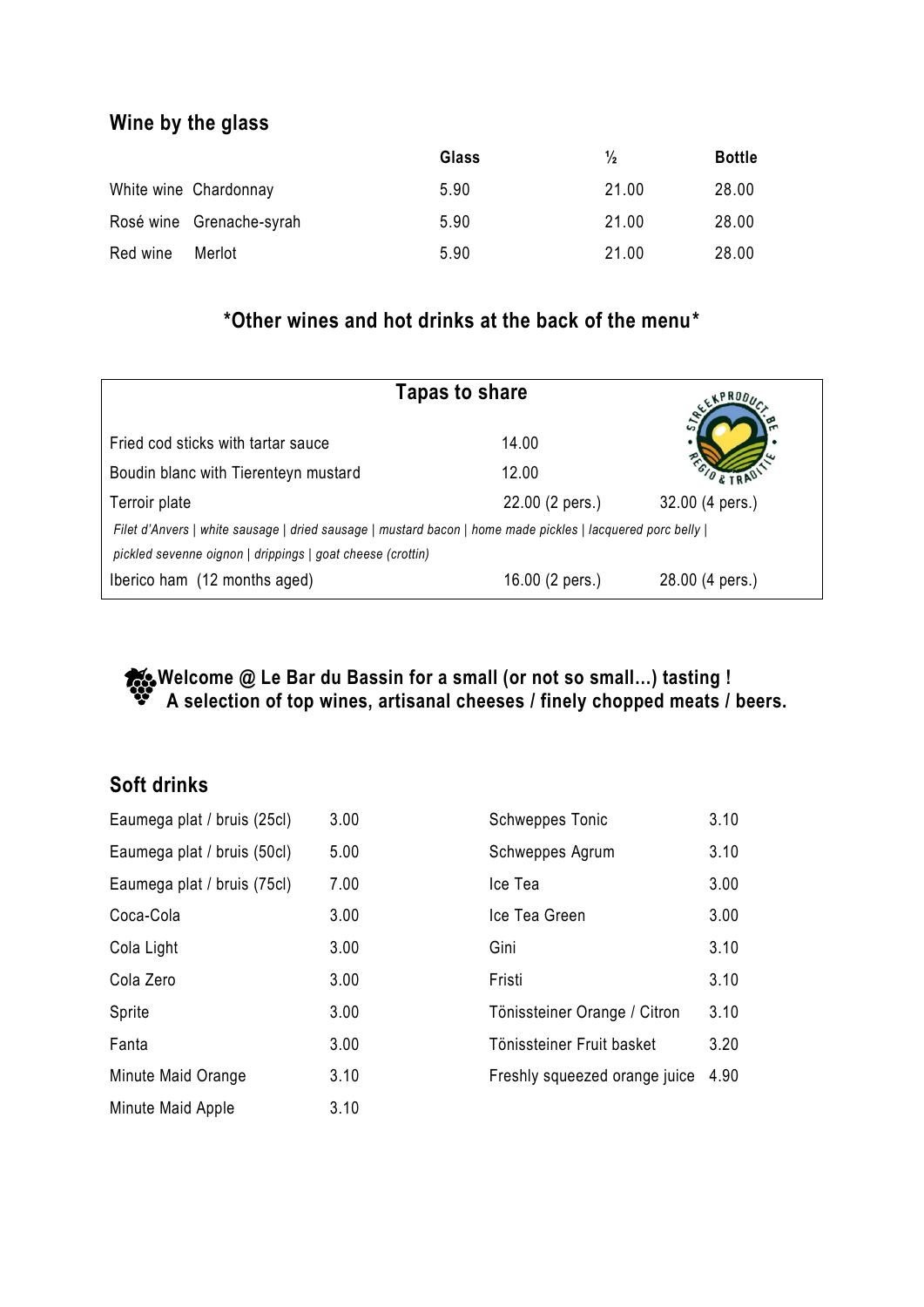# **Snacks**

| Duo of fresh **handpeeled grey shrimps & shrimp croquette         |                |
|-------------------------------------------------------------------|----------------|
| Croque Monsieur ° (Ensor cheese & Breydel ham)                    | 12.80          |
| Croque Madame ° (with egg 'sunny side up')                        | 13.80          |
| Croque "boem boem" ° (spaghetti sauce)                            | 13.80          |
| Soup of the day with bread °                                      | 8.90           |
| North Sea fish soup   rouille   cheese   croutons                 | 19.50          |
| Spaghetti bolognaise °                                            | 14.50          |
| EXPRODU-<br>Home made shrimp croquettes °<br>2 pieces<br>3 pieces | 20.00<br>24.80 |
| Supplement french fries                                           | 3.50           |
| Supplement (extra) bread & butter                                 | 3.00           |

*° These dishes are available throughout the day.*

#### *\*\*Fresh handpeeled grey shrimps: available according to the local fishermen's supply !*

# **Salads**

| Goat cheese (lukewarm) salad   Jonagold apple   bacon bits   yoghourt dressing   celery | 22.00 |
|-----------------------------------------------------------------------------------------|-------|
| Fresh salad with **handpeeled grey shrimps and gravlax                                  | 25.90 |
| 'Chicken Salad': sauteed chicken filet   smoked chicken filet   mango dressing          | 19.90 |

# **Veggie**

| Falafel balls 'Napolitana'   mixed salad   choice : pasta or french fries or mashed potatoes | 22.00 |
|----------------------------------------------------------------------------------------------|-------|
| Veggie Burger from hazelnuts   burrata   pesto   pasta   rucola                              | 18.00 |

# **For the little ones** (up to 10 years old)

| Chicken nuggets   french fries                         | 10.50 |
|--------------------------------------------------------|-------|
| Spaghetti bolognaise                                   | 11.00 |
| Sole   tomato   french fries                           | 16.00 |
| Fried fish strips   mashed potatoes   tartar home made | 12.50 |
| Meatballs   tomato sauce   mashed potatoes             | 12.50 |

Extra person (cutlery) 5.00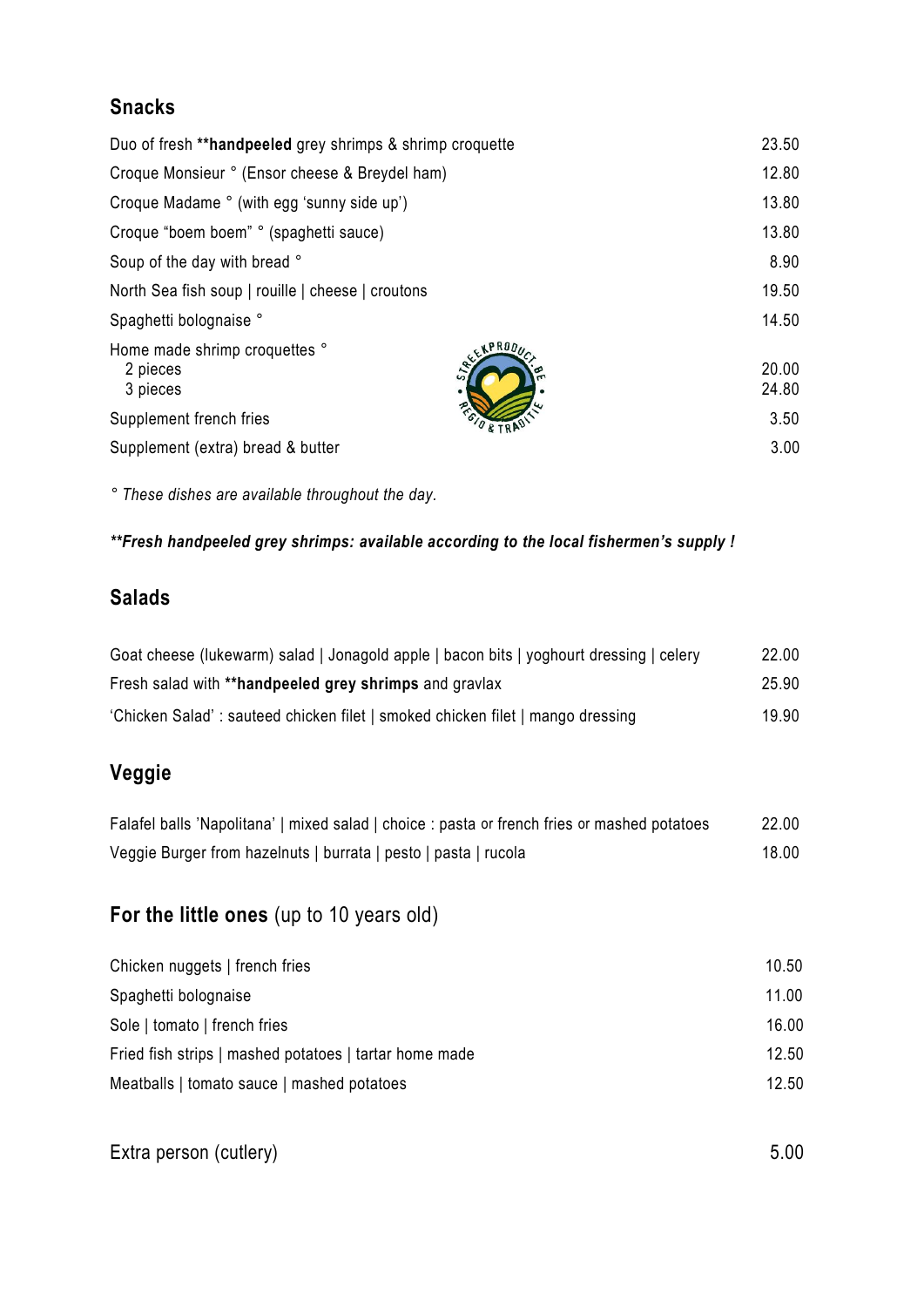**Starters You can also choose from our 'tapas to share'.**

| Fresh soup of the day                                                              | 6.90           |  |  |
|------------------------------------------------------------------------------------|----------------|--|--|
| Asparagus soup   toast of focaccia   smoked eel   sour cream                       |                |  |  |
| Cockles 'Ramblas' style   tomato   chorizo   garlic                                |                |  |  |
| Ostend mini bouillabaise   rouille   cheese   croutons                             |                |  |  |
| 17.80<br>Gravlax   horseradish   apple & chicory salad   toast of abbeybread       |                |  |  |
| **Handpeeled grey shrimps   lettuce   tomato   boiled egg   cocktail sauce         |                |  |  |
| Paccheri Rigate (pasta)   Asparagus   stracciatella di bufala   parmesan<br>EXPROD | 19.50          |  |  |
| (*only as a starter)<br>Home made shrimp croquettes<br>1 piece*<br>2 piece         | 11.00<br>19.50 |  |  |

*\*\*Fresh handpeeled grey shrimps: available according to the local fishermen's supply !*

# **Main courses**

# **Meat :**

| $+$ sauce : $+2 \notin$ (see below)<br>Filet mignon (Blonde d'Aquitaine)) 300 gr. | 28.00 |
|-----------------------------------------------------------------------------------|-------|
| T-bone-steak (1kg) mixte salad (for 2 pers)                                       |       |
| sauce of your choice: béarnaise / pepper / garlic butter / mushroom               |       |
| Beef tartare (raw meat)   lettuce   fries                                         |       |
| Flemish beef stew 'Grandma Style'   homemade apple sauce   french fries           |       |
| Osso Buco (veal) home made   with pasta or fries                                  | 34.00 |

#### **Fish** :

| Tomato   ** handpeeled shrimps   lettuce   mayonaise   french fries             | 34.00 |
|---------------------------------------------------------------------------------|-------|
| Fried Dover sole "Meunière" 2x200 gr.   salad   fries   fresh tartar            |       |
| Cod fillet   Asparagus white & green   mashed potatoes 'Ratte de Touquet        |       |
| pistache   candied leeks                                                        | 36.00 |
| North Sea Fish gratin   veggies   mashed potatoes or fries                      |       |
| Eel "Meunière"   salad   fries                                                  |       |
| Eel with greensauce or creamsauce   salad   fries                               | 33.00 |
| Bouillabaise "à l'Ostendaise"   North Sea fish   prawn   toast   rouille        | 32.00 |
| Asparagus (white)   filet of salmon lightly smoked   dragon mousseline   potato | 32.00 |
| Plaice fillet   wok of white asparagus   paksoi   langoustine   natural potato  |       |

*There is the possibility to replace fries or mash potatoes by a side of 'warm veggies of the week'.*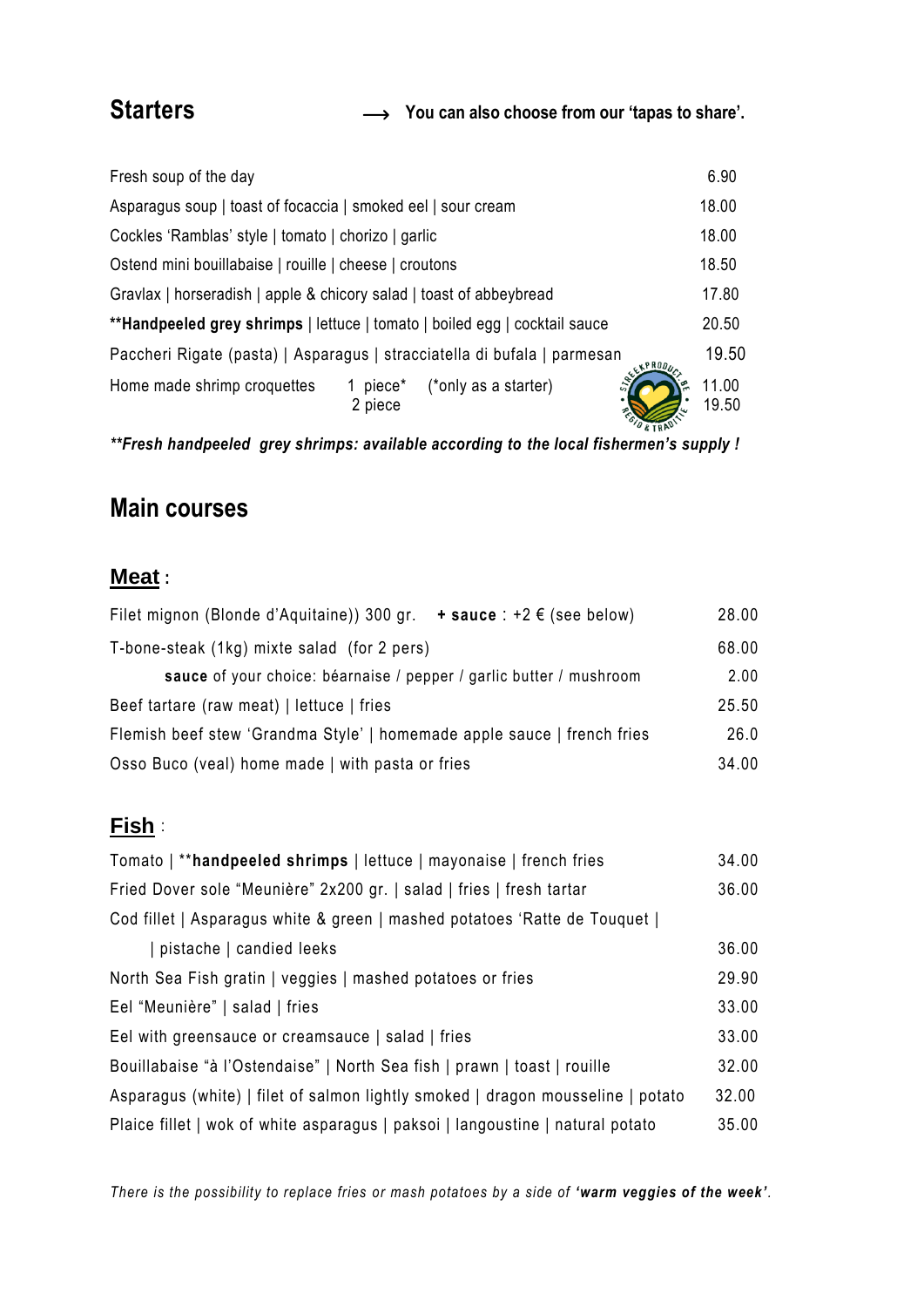**Lunch of the week** : from noon till 3 pm (not in school- & other holidays)

Soup of the day + main course  $22 \in$ Starter + main course  $25 \in$ 



 **Have you visited yet our brandnew 'Le Bar du Bassin' ? Be most welcome for the finest cheeses & meats, … As a light meal, just in between, or even as a real main dish !**



**Asparagus suggestion (white wine) : Métiss-Alsace (Riesling & dry Muscat) € 6.7 / glass € 32 / bottle**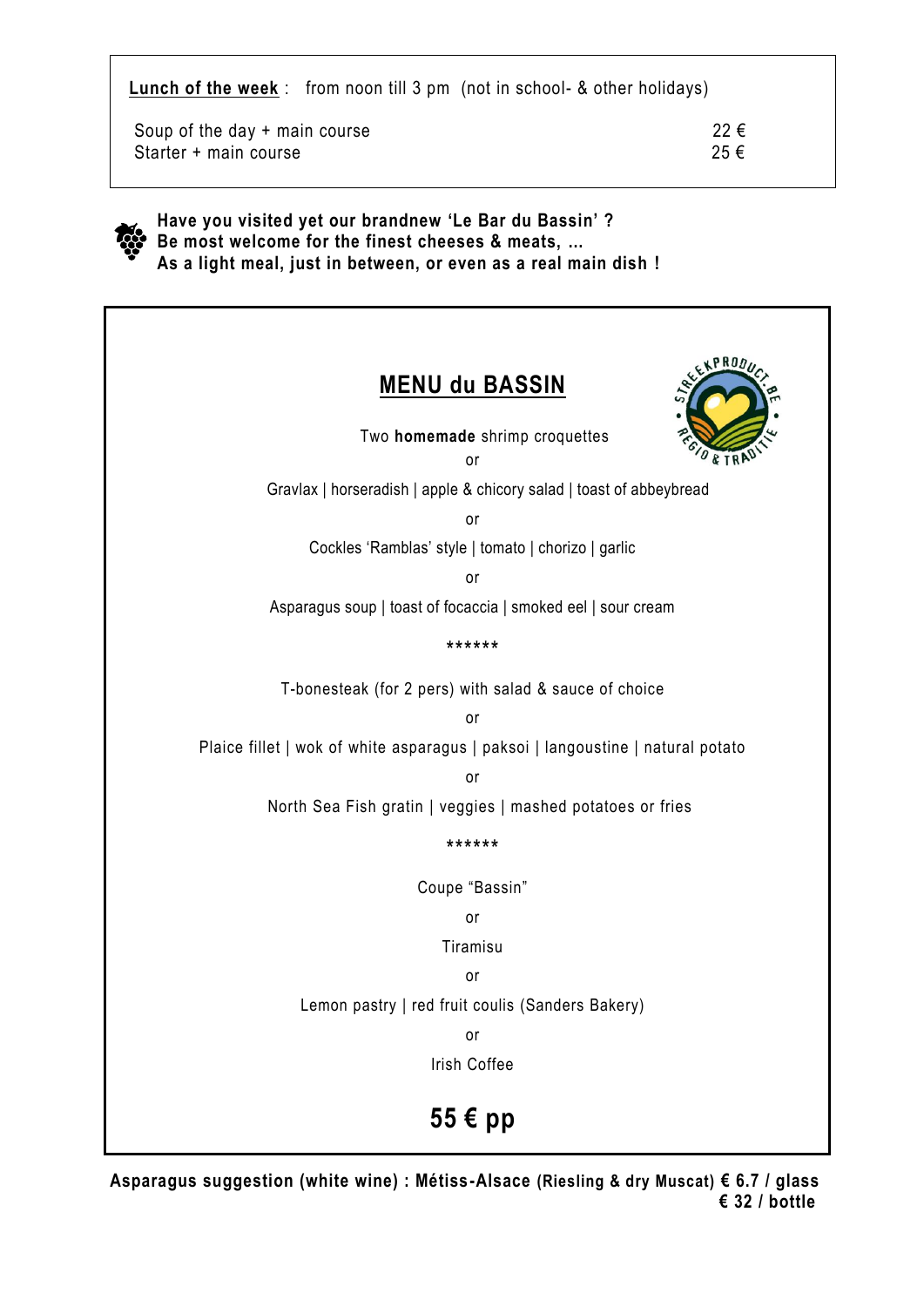# **Wine by the glass**

|             |                                                                 |       | 1/2   |             |
|-------------|-----------------------------------------------------------------|-------|-------|-------------|
|             | <b>Asparagus - Suggestion (white)</b>                           |       |       |             |
|             | FR Domaine Bott-Geyl, Métiss-Alsace (riesling & dry muscat)     | 6.7   | 22.00 | 32.00       |
|             | <u>Sparkling</u>                                                |       |       |             |
| ES          | Cava-Rigol- brut                                                | 7.50  |       | 29.00       |
| FR          | Champagne Premier Cru Gobillard Grande Réserve Brut             | 12.50 |       | 59.00       |
|             | White                                                           |       |       |             |
|             | FR Belle Epine - Chardonnay, Viognier - Pays D'Oc               | 5.90  | 21.00 | 28.00       |
|             | (soft and slightly fruity, good aftertaste)                     |       |       |             |
|             | ZA Zevenwacht - Chenin Blanc - Stellenbosch                     | 6.00  | 21.00 | 28.00       |
|             | (dry white wine, slightly oily)                                 |       |       |             |
|             | FR Touraine - Christal Buissé - P. Buissé                       | 6.00  | 21.00 | 28.00       |
|             | (floral white wine)                                             |       |       |             |
|             | ES Nivarius, tempranillo blanco, Rioja                          | 6.00  | 21.00 | 29.00       |
|             | (fresh white wine with stone fruit flavors)                     |       |       |             |
| <b>Rosé</b> |                                                                 |       |       |             |
| FR          | Domaine Ferrandière - Pur Rosé                                  | 5.90  | 21.00 | 28.00       |
|             | (grenache, syrah)                                               |       |       |             |
| ES          | Lopez de Haro rosado - Crianza<br>(tempranillo, garnacha)       | 6.00  |       | 21.00 29.00 |
| FR          | La Garrigue Etincelle Grande Réserve (grenache)                 | 6.00  |       | 21.00 29.00 |
| <u>Red</u>  |                                                                 |       |       |             |
| FR.         | Cheval Quancard-Ch de Bordes-Quancard, Bordeaux AOP<br>(merlot) | 5.90  |       | 21.00 28.00 |
| IT          | Casabianca- Montepulciano - d'Abruzzo DOC                       | 6.00  | 21.50 | 29.00       |
|             | (sangiovese, montepulciano)                                     |       |       |             |
| ES          | Bodega de Bardos - Crianza - Ribera del Duero<br>(tempranillo)  | 6.50  | 23.00 | 32.00       |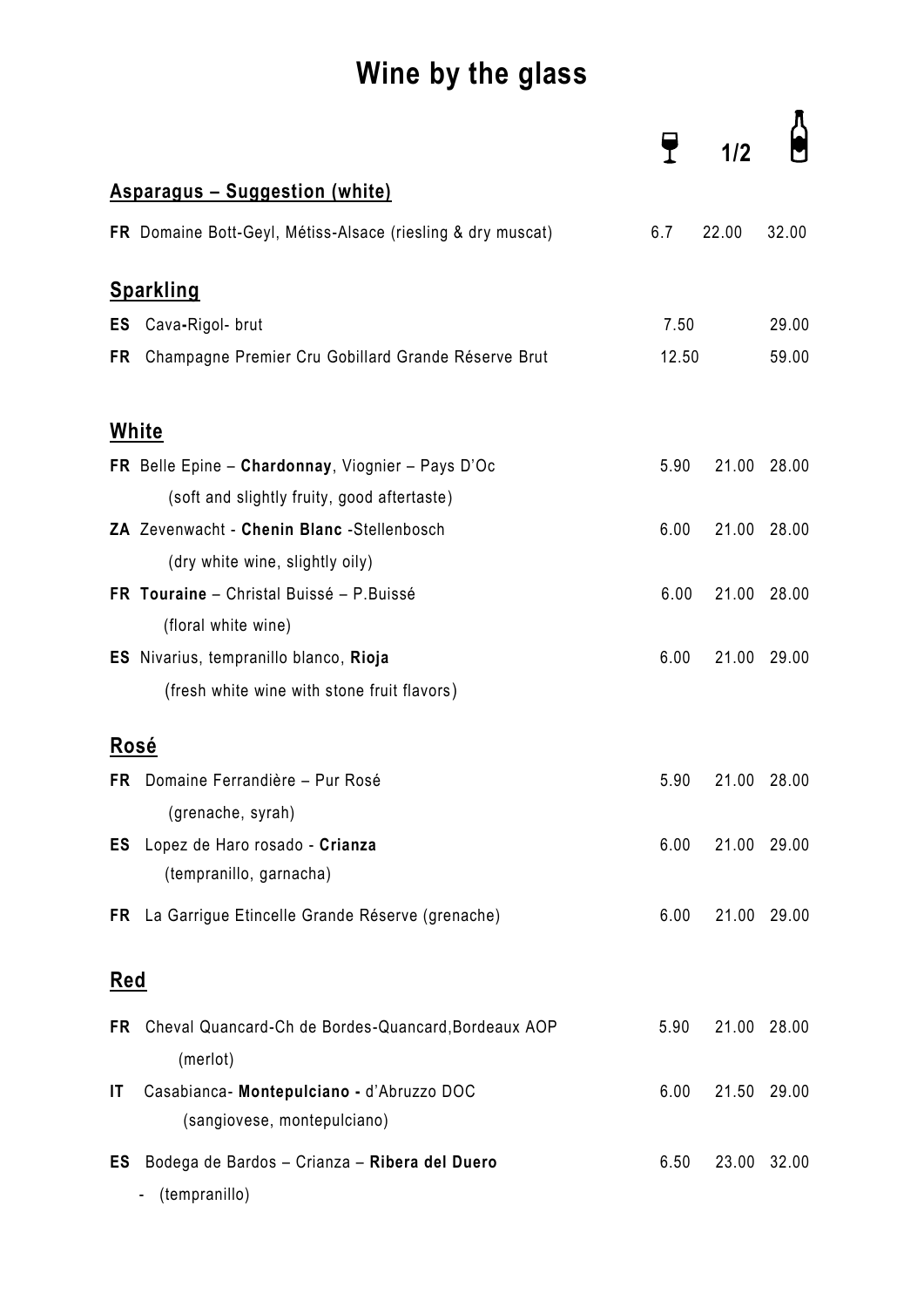# **Wine list**

# $\sum_{i=1}^{n}$

# **White**

| AU Gruner Veltliner - Markowitsch 2018                                                   | 29.00 |
|------------------------------------------------------------------------------------------|-------|
| FR Cheval Quancard- Cuvée Clémence - Sauvignon blanc, sémillion                          | 31.00 |
| ES Bodega de Bardos - Rueda - Verdejo                                                    |       |
| IT Assuli Grillo "Fiordiligi", Sicilia 2020 bio                                          | 32.00 |
| IT Pinot Bianco- Cantina Girlan                                                          | 33.00 |
| FR Rijckaert - Macon Villages - Chardonnay                                               | 34.00 |
| FR Blaye Côtes-de-Bordeaux- Chateau La Baronnerie                                        | 35.00 |
| <b>ES</b> Bodegas Fulcro- Albarinho- Finca e Pedreira                                    | 36.00 |
| FR H. Bourgeois-Haute victoire-Quincy (sauvignon blanc)                                  | 36.00 |
| IT La Tunella, Colli Orientali del Friuli, Pinot Grigio                                  | 36.00 |
| FR Les Maillettes, Domaine de la Denante-Saint-Véran (chardonnay)                        | 39.00 |
| FR Vieilles Vignes Viré-Clessé 'Les Vercherres' - Rijckaert (Bourgogne, chardonnay) 2018 | 44.00 |
| FR Chablis $1^\circ$ cru - Montmains - Garnier 2018                                      | 59.00 |

# **Red**

| 2018<br>FR Domaine Des Creisses, vin de pays d'oc (cabernet, syrah, grenache)          | 31.00 |
|----------------------------------------------------------------------------------------|-------|
| DE Spatburgunder Gutswein- Weingut Salwey 2018                                         | 35.00 |
| ES Bodegas Fulcro - Pescuda tinto - Bierzo 2019                                        | 39.00 |
| FR Domaine le grand veneur-Côtes du Rhone-Les Champauvins - Alain Jaume 2016 bio 34.00 |       |
| ES Baigorri - Rioja - Crianza (Tempranillo) 2018                                       | 38.00 |
| FR Chateau Franc Pipeau - St Emilion grand cru 2018                                    | 42.00 |
| ES 90 Minutes Trossos del Priorat - (cab. sauvignon, garnacha)                         | 42.00 |
| FR Château Yveline Lalande-de-Pomerol - (merlot, cab. sauv., cab. franc) 2017          | 47.00 |
| IT Langghe Barbera - Luigi Einaudi - 2019                                              | 44.00 |
| FR Saint-Estèphe - Château Petit-Bocq 2016                                             | 62.00 |
| IT Tenuta La Colombina- Brunello di Montalcino DOC (sangiovese) 2015                   | 68.00 |
| FR Chateau Deyrem Valentin - Cru Bourgeois Margaux 2015                                | 75.00 |
| FR Gevrey Chambertin - H. Geoffroy - 2015                                              | 90.00 |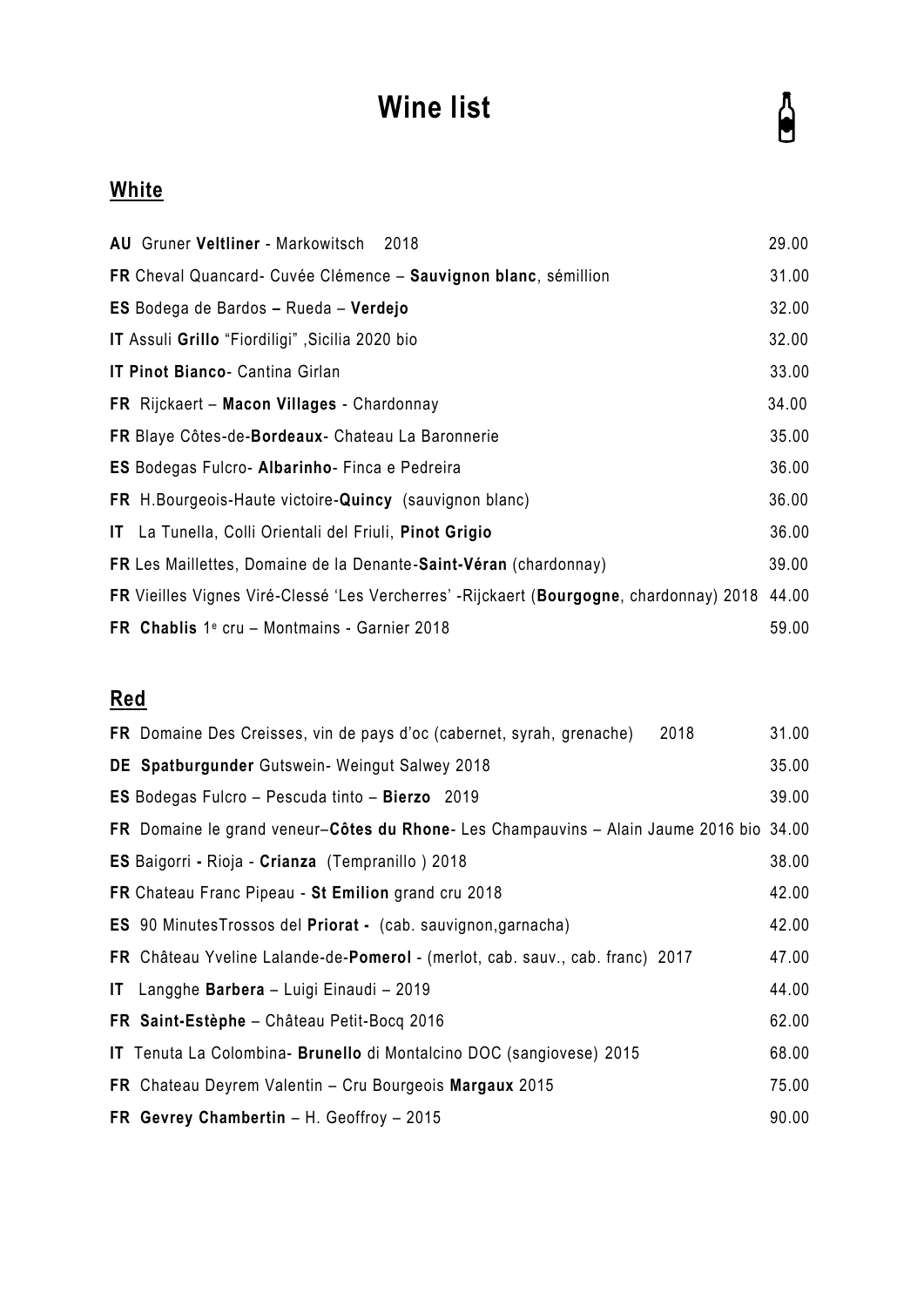## **Desserts**

| Crème brulée                                            | 8.00  |
|---------------------------------------------------------|-------|
| Apple pie   vanilla ice and whipped cream               | 9.50  |
| Le Kolonel digestive                                    | 10.50 |
| Nougat glacé   coulis of red fruits                     | 9.50  |
| Trio of sorbets<br>Passionfruit / raspberry / yoghurt   | 9.90  |
| Tiramisu                                                | 9.50  |
| Fresh seasonal fruit plate                              | 8.90  |
| Lemon pastry   coulis of red fruit (patisserie Sanders) | 9.50  |

 Do you fancy a nice cheese ? Welcome @ Le Bar ! *(closed on Wednesday )* Selection 'Van Tricht' **@ Le Bar du Bassin**

# **Pancakes (à la minute)**

| Butter   sugar   jam                 | 4.90 |
|--------------------------------------|------|
| Sauce caramel                        | 5.50 |
| Mikado                               | 6.20 |
| Homemade 'avocat' liquor   ice cream | 6.90 |
| Fresh fruit                          | 7.20 |

# **Artisanal Ice Cream**

| Dame Blanche (vanilla   stracciatella   chocolate sauce   whipped cream) |                                                                       |      |
|--------------------------------------------------------------------------|-----------------------------------------------------------------------|------|
| Dame Noire (chocolate   chocolate sauce   whipped cream)                 |                                                                       |      |
| Brésilienne (vanilla   mokka   caramel   nuts   whipped cream)           |                                                                       |      |
| Coupe Advocaat (vanilla   homemade eggnog   whipped cream)               |                                                                       |      |
| Coupe Meringue (vanilla   meringue   raspberry coulis   whipped cream)   |                                                                       |      |
| Coupe Vers Fruit (vanilla   fresh fruit   whipped cream)                 |                                                                       |      |
| Coupe "Bassin" (vanilla   butterscotch   caramel   fleur de sel)         |                                                                       |      |
| Kids Ice Cream                                                           | $(1$ scoop)                                                           | 4.50 |
| Small Ice Cream                                                          | $(2 \text{ scoop})$                                                   | 6.50 |
| Coupes                                                                   | (3 scoop)<br>Choice from: vanilla / chocolate / mokka / stracciatella | 8.00 |
| Supplement chocolate sauce                                               |                                                                       | 1.80 |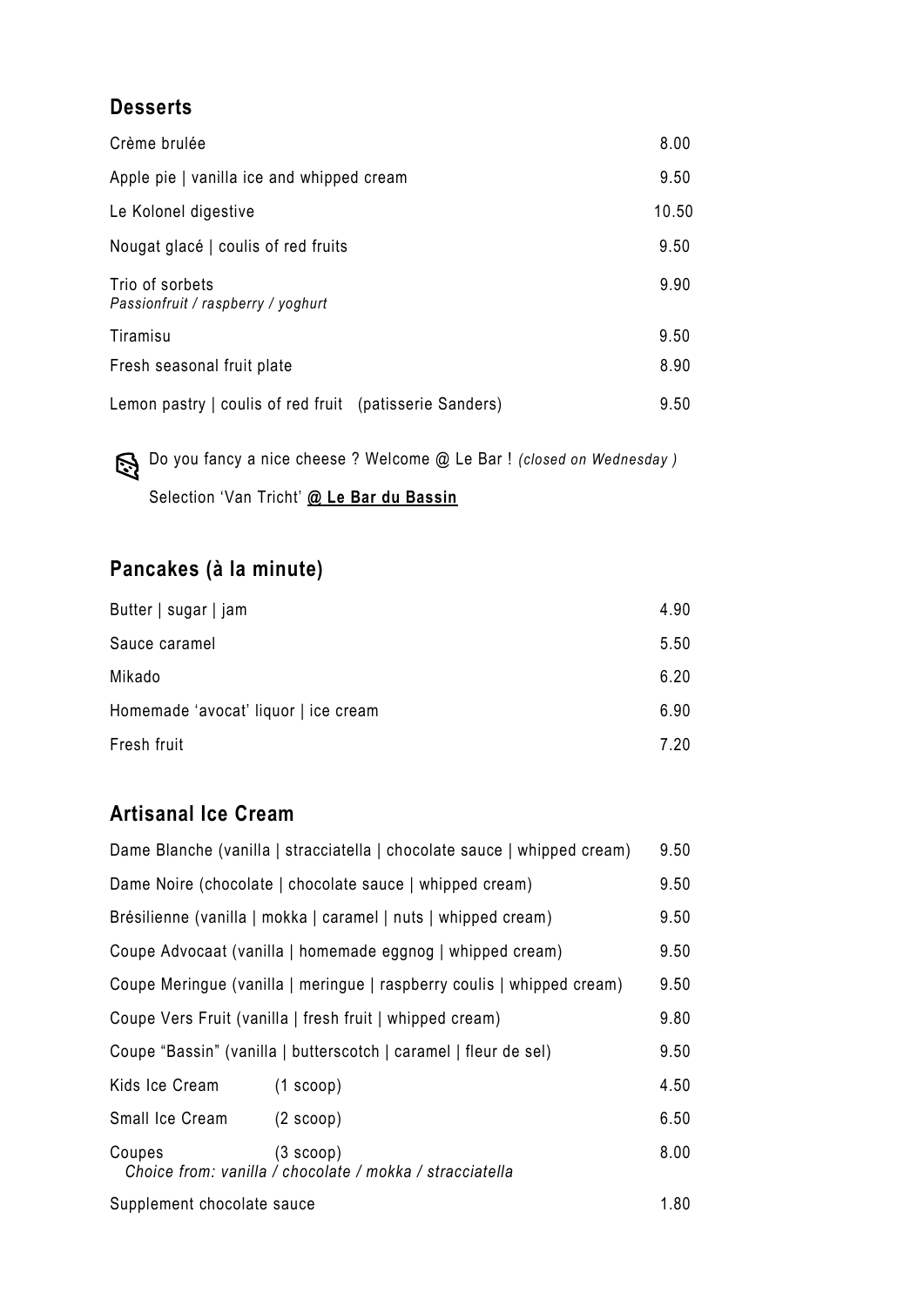# **Hot Drinks**

| Espresso                 | 3.20 |
|--------------------------|------|
| Mokka / Ristretto        | 3.10 |
| Doppio                   | 4.00 |
| Déca                     | 3.20 |
| Koffie verkeerd          | 3.80 |
| Cappuccino milk foam     | 3.80 |
| Cappuccino whipped cream | 3.80 |
| Hot chocolate            | 3.80 |
| Tea                      | 3.20 |
| pure / milk / lemon      |      |

| Irish coffee (whiskey)               | 9.50 |
|--------------------------------------|------|
| French coffee (cognac)               | 9.50 |
| Parisian coffee (grand marnier) 9.50 |      |
| Italian coffee (amaretto)            | 9.50 |
| Hasseltse Koffie (jenever)           | 9.50 |
| Hot Wine (winter)                    | 7.00 |

| <b>Fresh biological tea</b> - Mighty Leaf |                               | 3.90€ |
|-------------------------------------------|-------------------------------|-------|
| <b>Organic Earl Grey</b>                  | <b>Ginger Twist</b>           |       |
| <b>Organic Green Dragon</b>               | Organic Mint Mélange          |       |
| <b>Organic African Nectar</b>             | <b>Organic Detox Infusion</b> |       |
| <b>Bombay Chai</b>                        | <b>Chamomille Citrus</b>      |       |
| <b>Green Tea Tropical</b>                 | <b>Wild Berry Hibiscus</b>    |       |

# **Digestives**

| Jenever - jong / oud        | 4.50 | R |
|-----------------------------|------|---|
| Cognac Baron Otard VS       | 7.50 | P |
| Calvados Pere Magloire VSOP | 7.50 | G |
| Armagnac                    | 7.50 | S |
| Cointreau                   | 7.50 | L |
| <b>Grand Marnier</b>        | 7.50 | Н |
| Amaretto                    | 7.50 |   |
|                             |      |   |

| <b>Baileys</b>    | 7.50 |
|-------------------|------|
| Poire William     | 7.50 |
| Grappa            | 7.50 |
| Sambuca           | 7.50 |
| Limoncello        | 7.00 |
| Hierbas Ibicencas | 6.80 |

| Calvados Clos de la Hurvaniere - 12 ans | 13.00 |
|-----------------------------------------|-------|
| Cognac Brugerolle Napeleon VSOP         | 9.50  |
| Glenfarclas highland single malt 12y    | 9.50  |
| Nikka Pure Malt Taketsuru               | 10.50 |
| Gouden Carolus - Single Malt Premium    | 10.50 |
| Connemara - Peated Single Malt          | 9.50  |
| The Ardmore Traditional peated          | 9.50  |